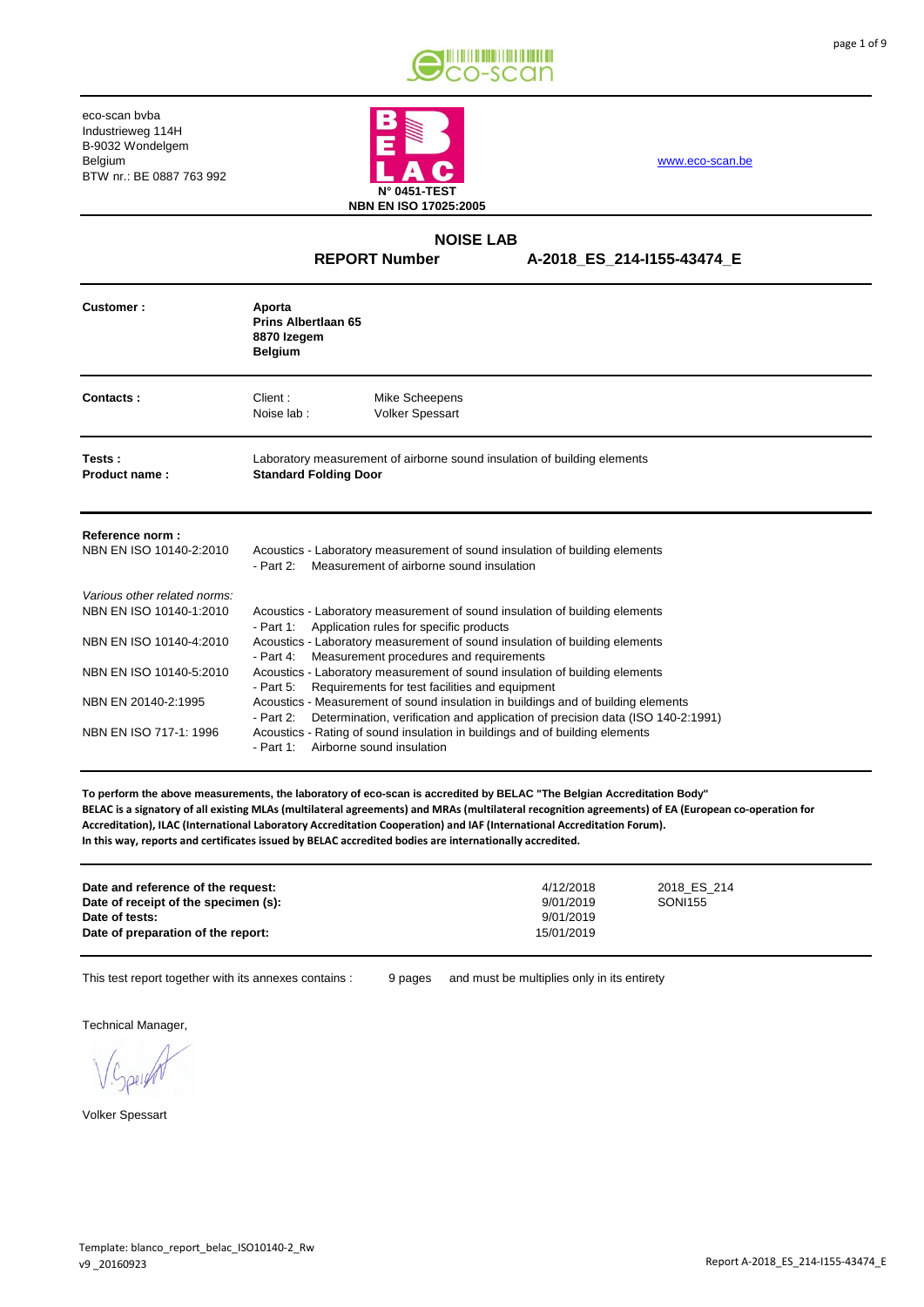



[www.eco-scan.be](http://www.eco-scan.be/)

## **NOISE LAB REPORT Number**

**A-2018\_ES\_214-I155-43474\_E**

### **MEASURING EQUIPMENT**

#### **Sound Sources**

Brüel & Kjaer - 4292 : Omni Power Sound Source (+ Brüel & Kjaer - 2716: Power amplifier)

#### **Microphone and data acquisition system:**

Brüel & Kjaer - 4189 : 1/2" free field microphone, 6Hz to 20kHz, prepolarized Brüel & Kjaer - ZC-0032 : 1/2" microphone preamplifier Brüel & Kjaer - JP 1041 : dual 10-pole adaptor JP-1041 Brüel & Kjear - 3923 : rotating microphone boom Brüel & Kjaer - 4231 : Sound calibrator 94&114dB SPL-1000Hz, Fulfils IEC 60942(2003)Class1 Brüel & Kjaer - 2270 : Sound level meter - dual channel instrument (measuring both channels simultaneously) Conforms with IEC 61672-1 (2002-05) Class 1

| Two rotating microphone systems, one in the receiving room, one in the source room |                                |
|------------------------------------------------------------------------------------|--------------------------------|
| Number of source positions:                                                        |                                |
| Minimum 3m between the different source positions                                  |                                |
| Number of microphone positions for each source position:                           | 3                              |
| Microphone position with a rotating microphone                                     |                                |
| Number of rotations:                                                               | 3                              |
| Rotation speed:                                                                    | $16 \frac{\text{s}}{\text{t}}$ |
| Minimum rotation time:                                                             | 30 <sub>s</sub>                |

#### **Data processing**

Brüel & Kjaer - BZ-5503 : utility software for hand-held analyzers Brüel & Kjaer - BZ-7229 : dual-channel building acoustics software Brüel & Kjaer - 7830 :Qualifier Software for reporting of results A computer with proprietary software

*Just not a rotation angle <10 ° to the chamber surfaces*

| Averaging Time per measurement:                                   | 48 s            |
|-------------------------------------------------------------------|-----------------|
| Number of reverberation time measurements (with graphic control): | 27 measurements |

#### **Test chambers**

| Volume source room:                                    | $65.65 \text{ m}^3$ |
|--------------------------------------------------------|---------------------|
| Volume receiving room:                                 | $51.4 \text{ m}^3$  |
| Total partition wall area:                             | $1.9 \text{ m}^2$   |
| Surface test opening:                                  | $1.8 \text{ m}^2$   |
| There is absorption material applied in the test rooms |                     |

#### **Partition wall**

n/a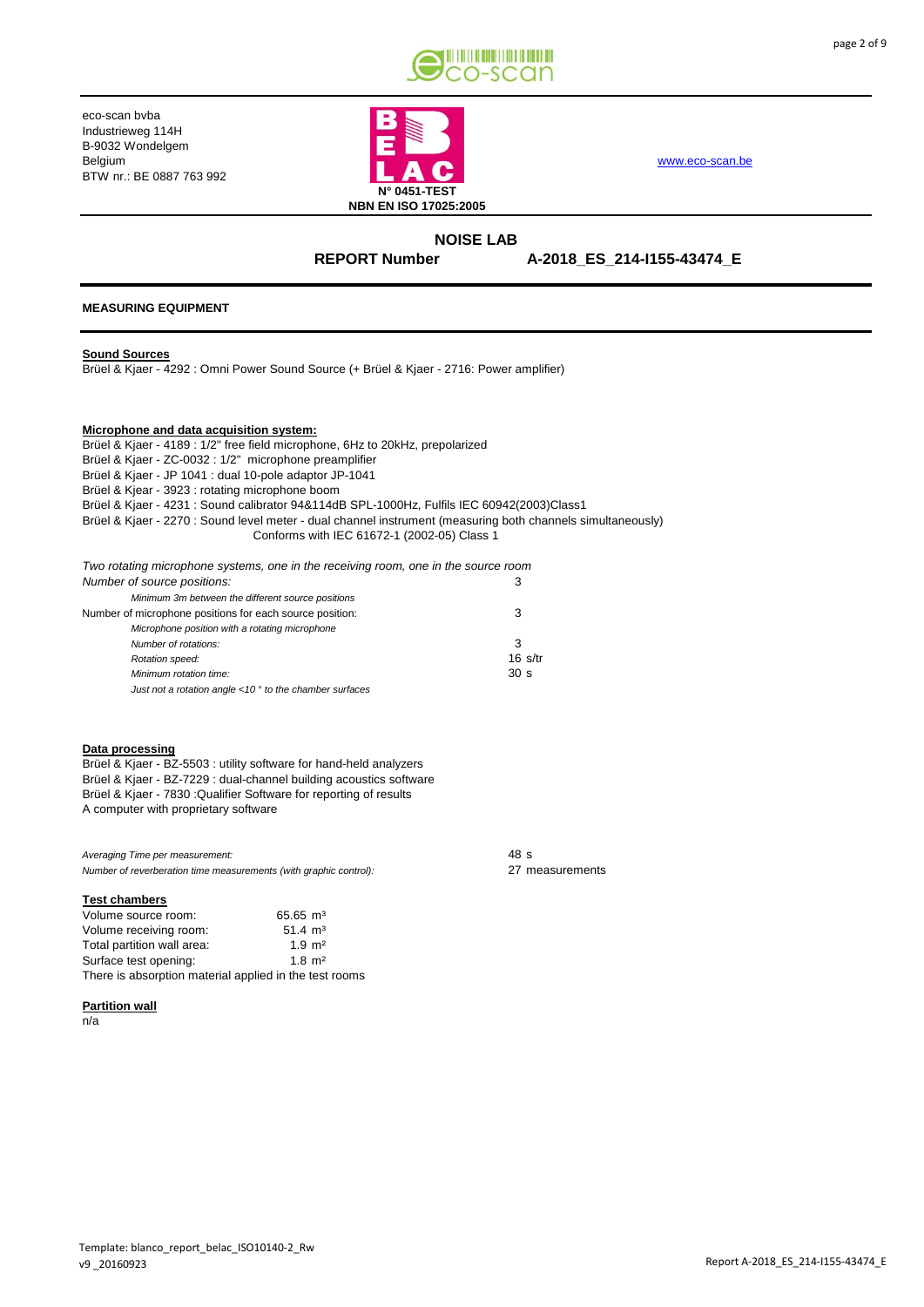



**NOISE LAB REPORT Number** 

## **A-2018\_ES\_214-I155-43474\_E**

#### **STANDARD METHOD**

#### **Airborne sound insulation measurement**

The tests were conducted in accordance with the provisions of the test method ISO 10140-2. A detailed description of the test set up has been given in the figures of annex 1 of this report.

The construction to be tested is placed into a test opening between two measuring rooms. In one of the rooms ( the so-called sending room) broad band noise is generated by loud-speakers. The test rooms meet the requirements of ISO 10140-5 Both rooms are isolated for vibrations by using a so-called room-in-room construction.

In this sending room as well as in the adjacent room (the "receiving room") the resulting sound pressure level is measured by means of a continuous rotating boom, so the (time- and space-) averaged sound pressure level is determined.

The reverberation time of the receiving room is also measured. The measurement of the reverberation time in the receiving room allows to determined the sound absorption per octave band using the formula Sabine as in the norm ISO 10140-4 and in accordance with ISO 354 The equivalent sound absorption (m<sup>2</sup>) in the receiving room according to :  $A = 0.16$  V/T in which :

$$
V = \text{volume of the receiving room in cubic meter}
$$

 $T =$  reverberation time in the receiving room in sec

In ISO 10140-2 the airborne sound insulation of an object is defined as the "sound reduction index R" to be evaluated according to the formula

| $R =$ | $L_1 - L_2 + 10$ log (S/A) | [dB]             |
|-------|----------------------------|------------------|
|       | حاء: ۱۰۰                   | aaund neagauna L |

with  $L_1$  = sound pressure level in the sending room, in dB (ref 20 $\mu$ Pa)

 $L<sub>2</sub>$  = sound pressure level in the receiving room, in dB (ref 20 $\mu$ Pa)

S = area of the object to be tested, in square metre

 $A =$  equivalent sound absorption in the receiving room, in square metre

The above parameters are determined at least in the 1/3 octave bands 100 Hz to 5000 Hz

The environmental conditions in the test rooms (temperature, relative humidity) are measured during the tests

#### **Single-rating number : Rw (C;Ctr)**

The values of the measured airborne sound reduction index of the tested element are drawn-up in the diagram of the annexed data sheet as a function of the frequency (in 1/3 octave bands) and are given in a table.

According to EN ISO 717-1 the weighted sound reduction index Rw and the spectrum adaptation terms C and Ctr for the frequency range from 100 Hz to 3150 Hz can be calculated.

| $R_{w}$        | $=$ | weighted sound reduction index'                                                                        |
|----------------|-----|--------------------------------------------------------------------------------------------------------|
| $R_w + C$      | $=$ | characterize in one number the insulation of the test element against NON-dominant low-frequency noise |
| $R_w + C_{tr}$ | $=$ | characterize in one number the insulation of the test element against dominant low-frequency noise     |

Optionally, these two terms are supplemented by additional adjustment terms (if necessary and measured data are available) on a wider frequency range between 50 Hz and 5000 Hz

Optionally and according other international standards, other single-figure ratings have been calculated and stated.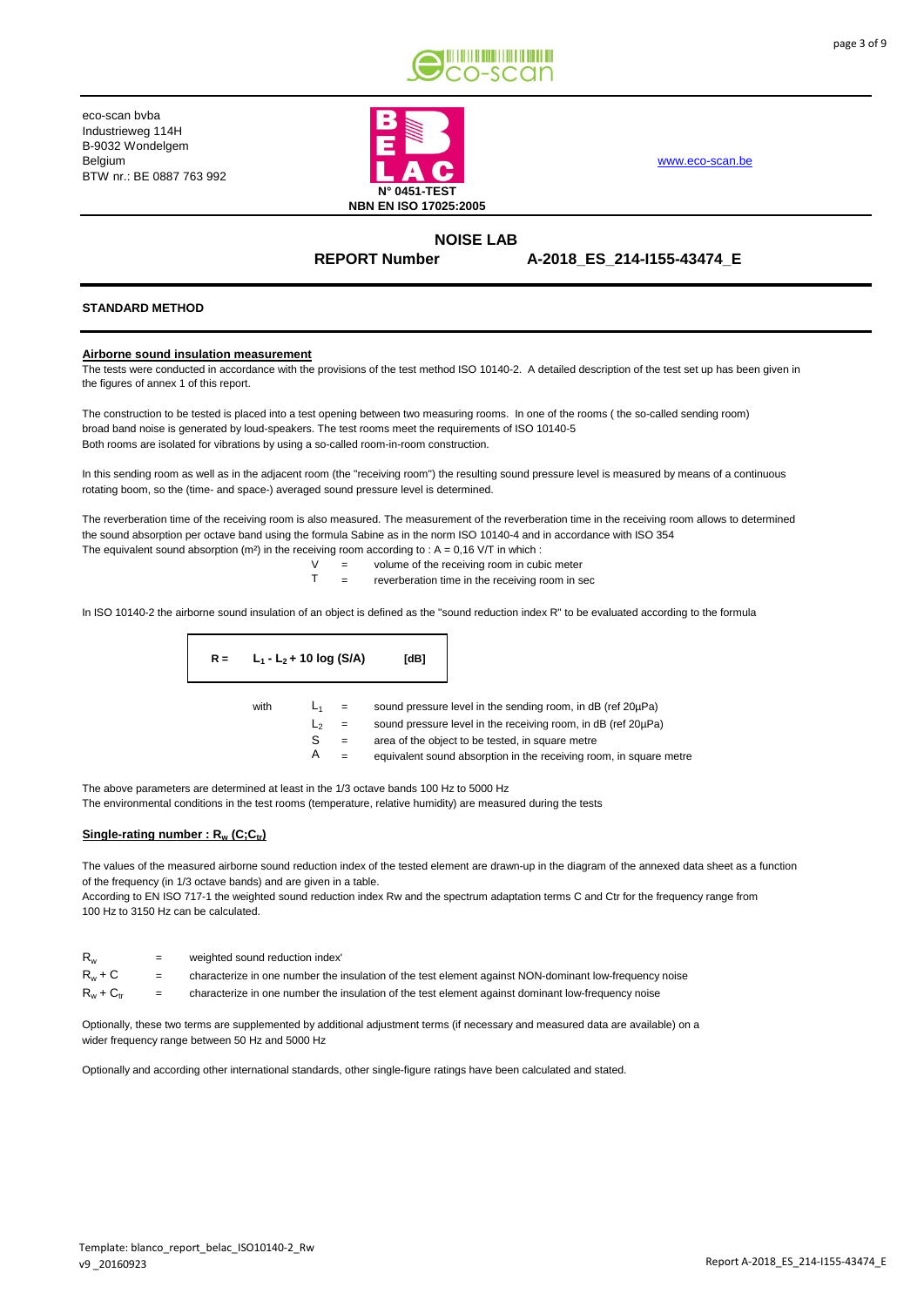



[www.eco-scan.be](http://www.eco-scan.be/)

**NOISE LAB**

**A-2018\_ES\_214-I155-43474\_E REPORT Number** 

#### **SPECIAL MEASUREMENT CONDITIONS**

n/a

# **ACCURACY**

The accuracy of the airborne sound insulation as calculated can be expressed in terms of repeatability (tests within one laboratory) and reproducibility (between various laboratories)

#### Repeatability [r]

When: - two tests are performed on identical test material - within a short period of time - by the same person or team - using the same instrumentation under unchanged environmental conditions - the probability will be 95% that the difference between the two test results will be less than or equal to r

Reproducibility [R]

When: - two tests are performed on identical test material - in different laboratories - by different person(s) - under different environmental conditions the probability will be 95% that the difference between the two test results will be less than or equal to R

In ISO 20140-2 there is a statement on the reproducibility R to be expected, based on the results of various inter-laboratory tests. The reproducibility of the single figure rating Rw is about 3 dB.

The specific value of uncertainty is available on request

#### **ENVIRONMENTAL CONDITIONS during the tests**

|                           | Source room |          | Receiving room |  |
|---------------------------|-------------|----------|----------------|--|
| Temperature :             | т =         | 18.2 °C  | 18.6 °C        |  |
| Atmospheric pressure :    | $D =$       | 1020 hPa | 1020 hPa       |  |
| <b>Relative humidity:</b> | $h_r =$     | 56 %     | 53 %           |  |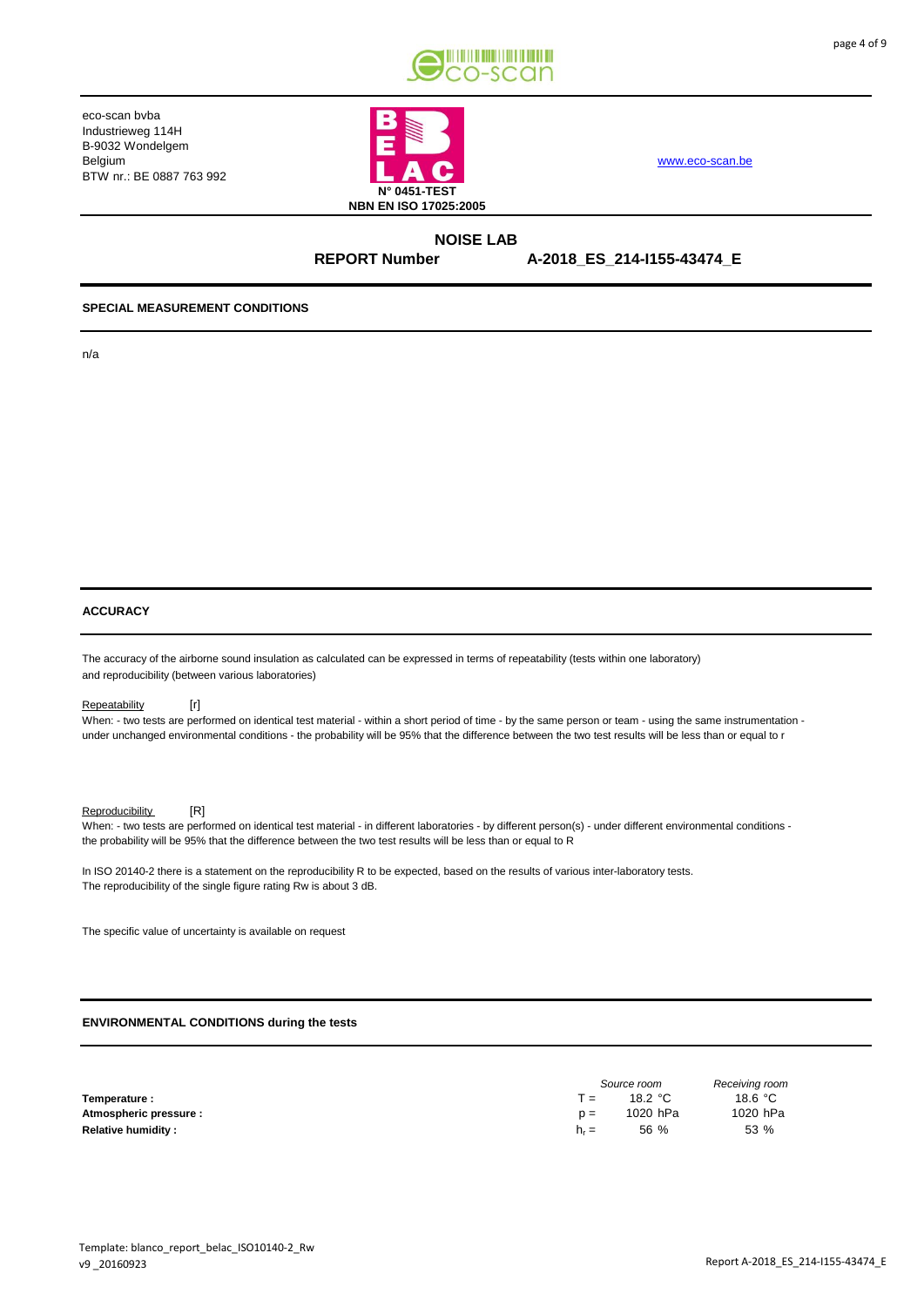



[www.eco-scan.be](http://www.eco-scan.be/)

## **NOISE LAB REPORT Number**

**A-2018\_ES\_214-I155-43474\_E**

#### **ANNEX 1 : Sound insulation test facilities**

The test rooms meet the requirements of ISO 10140-5

Both rooms are isolated for vibrations by using a so called room-in-room construction.

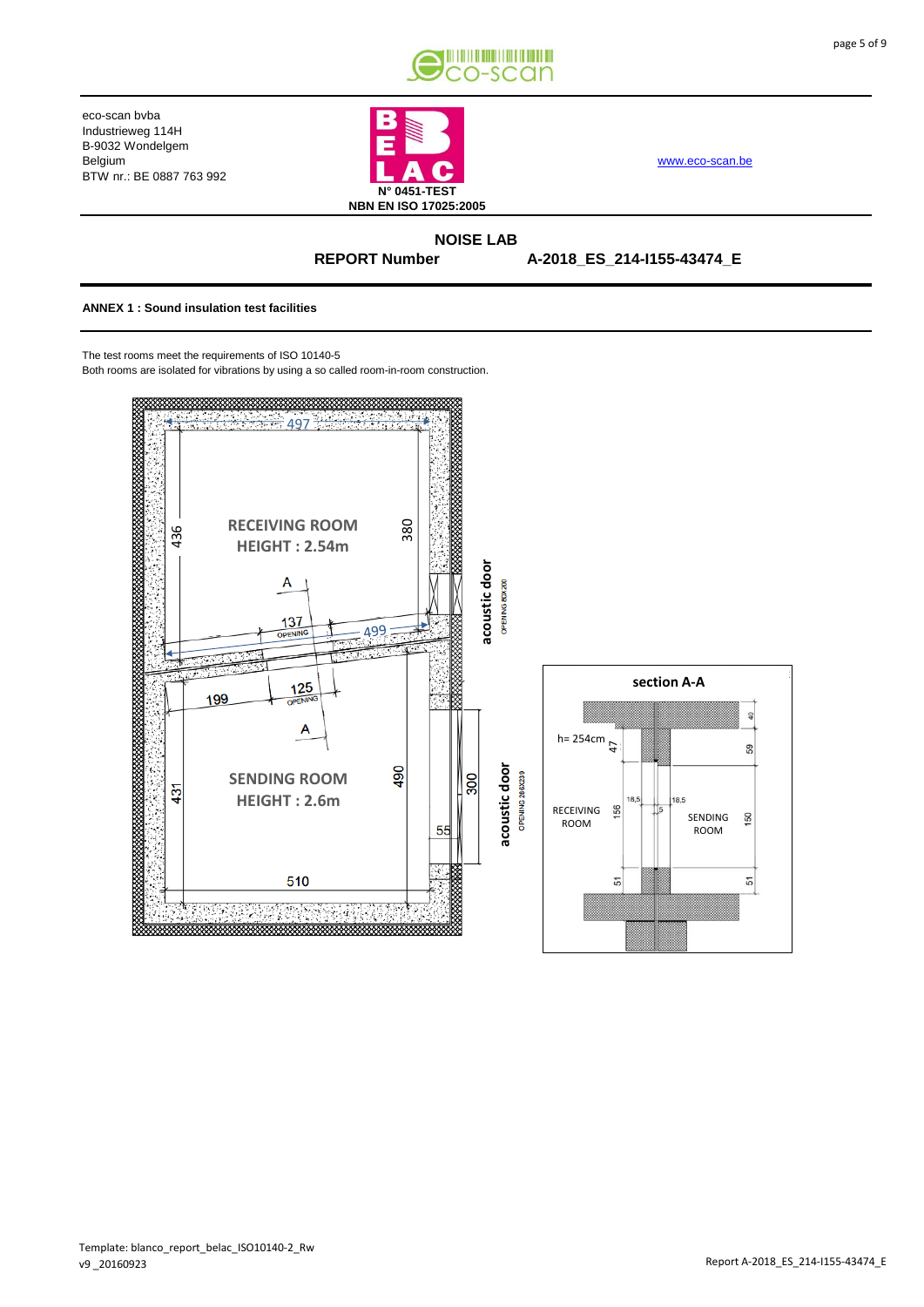



[www.eco-scan.be](http://www.eco-scan.be/)

**NOISE LAB REPORT Number** 

**A-2018\_ES\_214-I155-43474\_E**

#### **ANNEX 2: Description test items by manufacturer**

*The test sample description given by manufacturer is checked visually as good as possible by the laboratory. The correspondence between the test element and the commercialized product is the sole responsibility of the manufacturer*

Description of the test element as a layered structure

|                 | <b>Thickness</b> |                      | m"                   |                          |
|-----------------|------------------|----------------------|----------------------|--------------------------|
|                 | (mm)             | (kg/m <sup>3</sup> ) | (kg/m <sup>2</sup> ) | Description of the layer |
|                 |                  |                      |                      | Standard Folding Door    |
|                 |                  |                      |                      |                          |
| 3               |                  |                      |                      |                          |
|                 |                  |                      |                      |                          |
| 5               |                  |                      |                      |                          |
| 6               |                  |                      |                      |                          |
|                 |                  |                      |                      |                          |
| 8               |                  |                      |                      |                          |
| 9               |                  |                      |                      |                          |
| 10 <sup>1</sup> |                  |                      |                      |                          |

The tested product is made of one layer of artificial leather on both sides.

The bottom side has an integrated door seal made of 1 layer of artifical leather on both sides.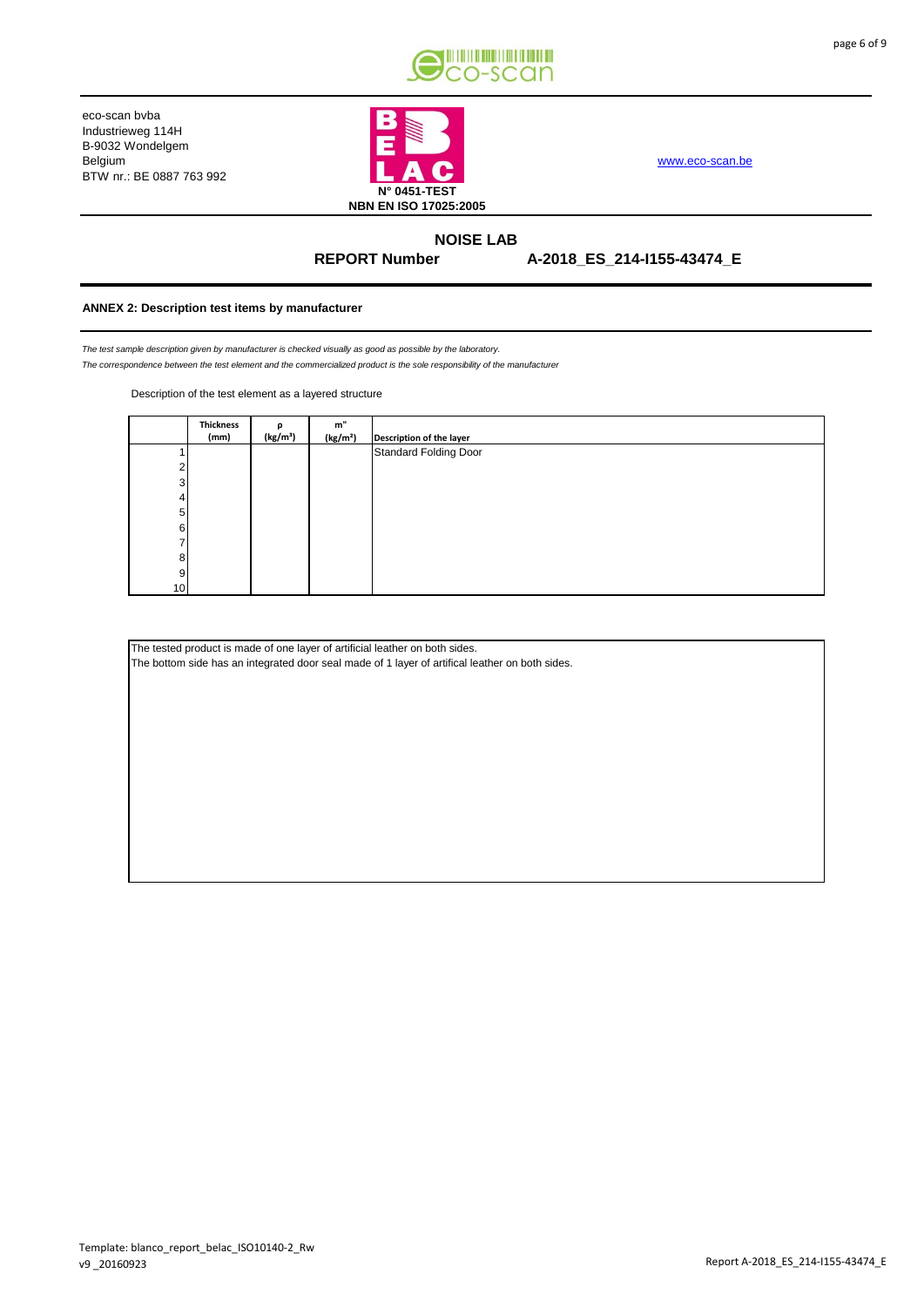



[www.eco-scan.be](http://www.eco-scan.be/)

**NOISE LAB REPORT Number** 

**A-2018\_ES\_214-I155-43474\_E**

### **ANNEX 3: Technical sheet**

*The test sample description given by manufacturer is checked visually as good as possible by the laboratory.*

*The correspondence between the test element and the commercialized product is the sole responsibility of the manufacturer*

Please request at supplier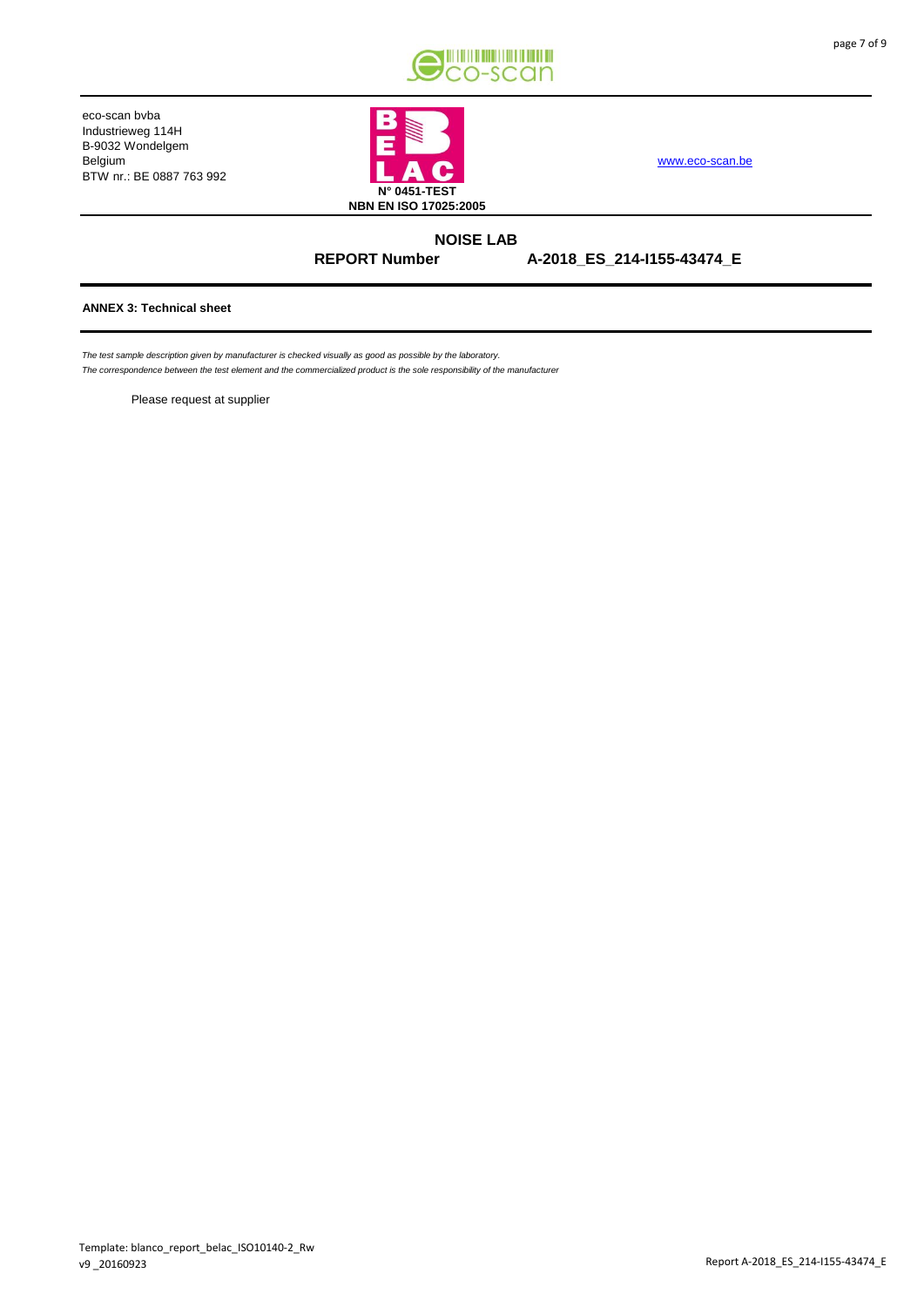



[www.eco-scan.be](http://www.eco-scan.be/)

**NOISE LAB REPORT Number** 

**A-2018\_ES\_214-I155-43474\_E**

#### **ANNEX 4: photographs of the test element or the test arrangement**

*Description of the assembly and/or drawing and/or image*

The product was build into the small-sized test opening using standard mounting profiles on a wooden frame.



**view in Sending Room side view in Receiving Room side**

page 8 of 9